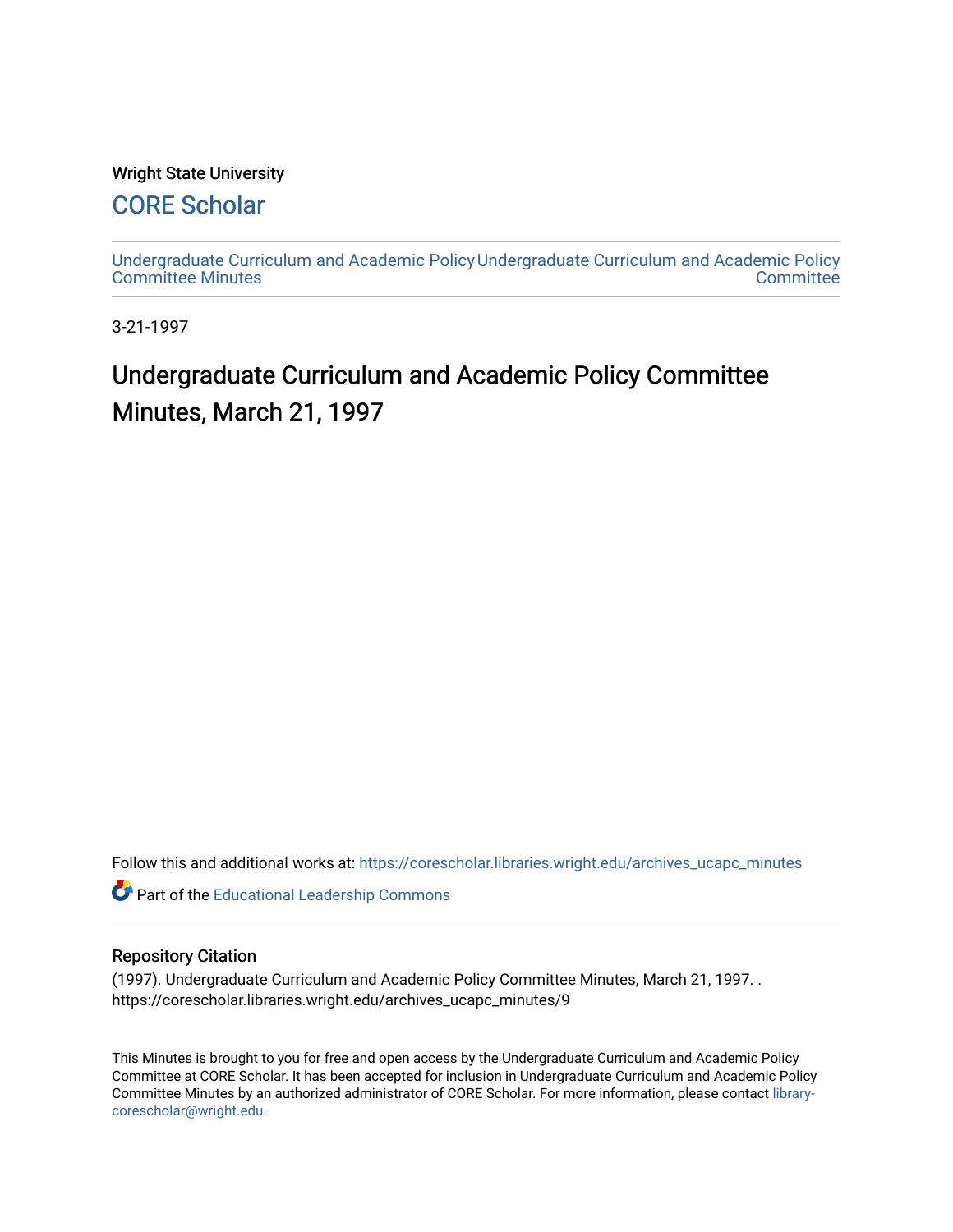# **Undergraduate Curriculum and Academic Policy Committee**

## **Minutes of March 21, 1997 Meeting**

Present: Tiffany Brown, Harry Davis, Jeanne Fraker, Carol Holdcraft, Joe Law, Jan Maxwell, Tom Sav, and Joe Slater.

Approved Minutes of March 17, 1997 Meeting of the UUCAPC.

Course Inventory (5) and Modification (10) Requests Reviewed:

CEHS: Approved ED 301 and ED 411.

COSM: Approved SM 445, GL 455, and MTH 381.

Returned with approval subject to change(s);

BMD 240 - title for student record >24 (suggest change to "Intro" from "Introductory," list preq. courses by number, delete "BMD 240 replaces ......" wording from course description, and either submit a course deletion for BMD 210 or change the BMD 240 Inventory Request to a BMD 210 Modification Request.

MTH 491 - title for student record >24 (suggest "Math Education"), catalog description >34 words, and enter "Effective Term."

EH 466 - include a change of title for student record (maximum 24 spaces)

EH 467 - submission along with attached syllabus is confusing. Is 469 to be deleted? Needs additional clarification.

EH 467 - include a change of title for student record (maximum 24 spaces)

EH 468 - include a change of title for student record (maximum 24 spaces)

EH 492 - increased credit hours requires new syllabus or written justification.

Forwarded (previously by Sav) to GEOAC for review: BIO 105, BIO 106, and BIO 107.

Reviewed and approved Department of Mathematics Proposal for a new Mathematics Education Concentration.

In view of the creation of the University Ad Hoc Committee to Study Semesters, the committee generally discussed potential advantages and disadvantages of semester and quarter calendar systems, including what may be best for our